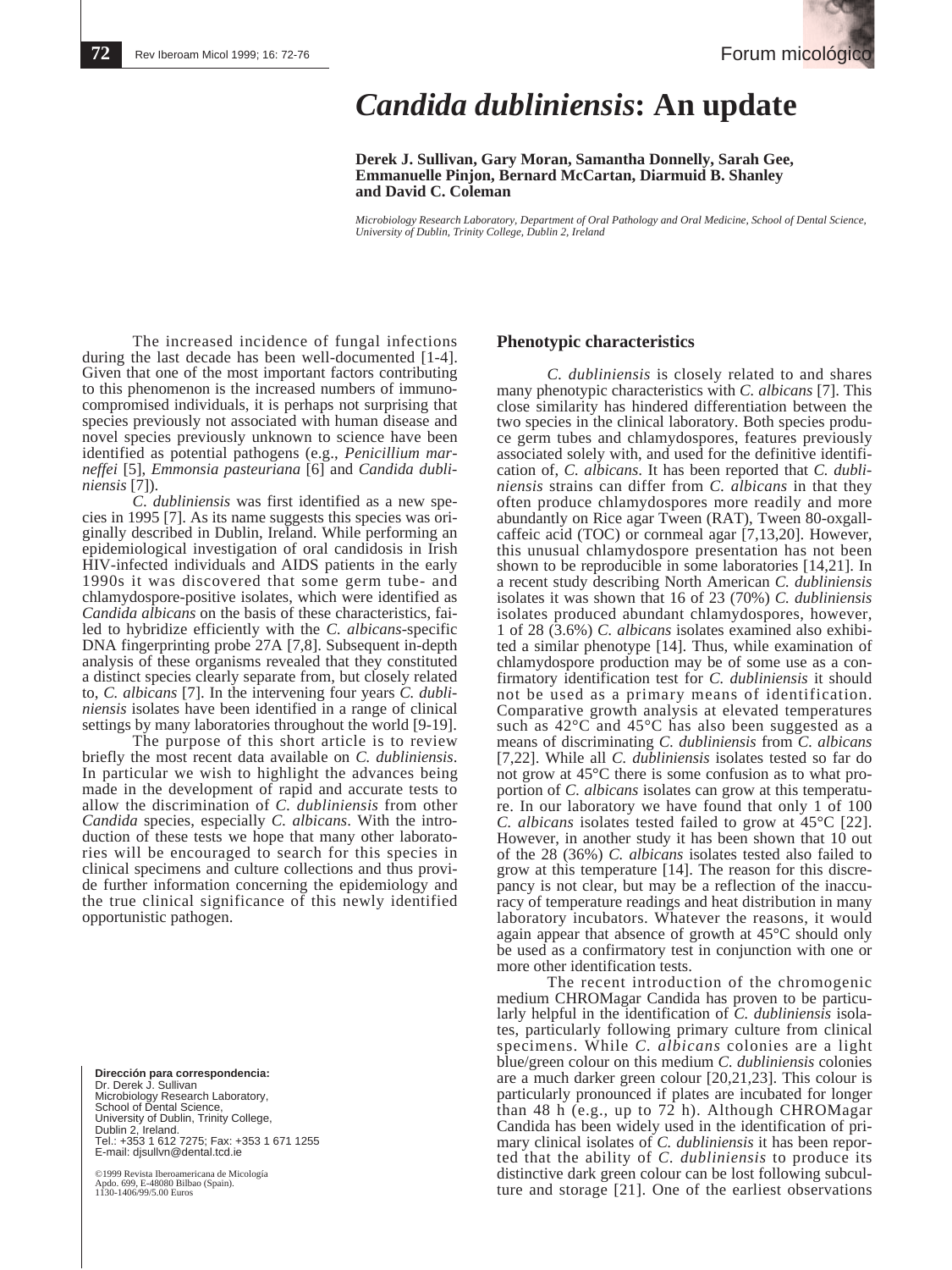which suggested that *C. dubliniensis* was distinct from *C. albicans* was based on comparative analysis of substrate assimilation profiles using commercially available yeast identification kits such as the bioMérieux API ID 32C and API 20C AUX systems [7]. The data generated using these kits revealed that the range of carbohydrates assimilated by *C. albicans* and *C. dubliniensis* was significantly different. From these and other studies it is evident that *C. dubliniensis* isolates, unlike the great majority of *C. albicans* isolates, are unable to assimilate methyl-αDglucoside, lactate or xylose [7,14,24]. In addition, *C. dubliniensis* grows much more slowly than *C. albicans* when trehalose is the only source of carbon. The recent inclusion of many specific *C. dubliniensis* carbohydrate assimilation profiles in the databases of the API ID 32C and API 20C AUX kits will certainly aid the identification of this species. *C. dubliniensis* and *C. albicans* can also be distinguished using a variety of other commercially available yeast identification techniques, including the RapID Yeast Plus, VITEK YBC and VITEK 2 ID-YST systems [25]. One interesting characteristic exhibited by *C. dubliniensis* is that cells grown at 37°C on Sabouraud's dextrose agar have the ability to coaggregate *in vitro* with cells of the oral bacterial species *Fusobacterium nucleatum* [26]. *C. albicans* cells grown under the same conditions fail to coaggregate with this species. The clinical significance of this finding is not clear, however, the authors who first described this phenomenon suggest that a test which they have developed to distinguish *C. dubliniensis* from *C. albicans* based on this phenomenon is rapid, specific and inexpensive [26].

*C. dubliniensis* isolates have also been discriminated from *C. albicans* using a number of more sophisticated techniques. Firstly, Bikandi *et al.* have developed a *C. dubliniensis*-specific antiserum [9]. In this study, antiserum raised against *C. dubliniensis* was adsorbed with *C. albicans* blastospores and subsequently used in an indirect immunofluorescence assay. In this test the antiserum reacted with blastospores and germ tubes of *C. dubliniensis*, but not with *C. albicans* blastospores, suggesting that there are differences in the cell wall architecture of the two species. Interestingly, the antiserum also reacted, albeit weakly, with *C. albicans* germ tubes and hyphae. However, this did not interfere with the results obtained in a blind trial when the antiserum correctly discriminated between 83 *C. dubliniensis* and 43 *C. albicans* isolates. This test is very rapid and specific, however, its potential for widespread use is limited by the availability of the antiserum and the necessity to use immunofluorescence microscopy. Other tests which allow the discrimination of *C. dubliniensis* and *C. albicans* include pyrolysis mass spectrometry (PyMS) and Fourier transform infrared (FT-IR) spectroscopy [27]. However, the technology required to perform these techniques is not widely available thus precluding their usefulness in routine clinical diagnostic laboratories.

# **Genotypic characteristics**

The first isolates now known to be *C. dubliniensis* were first noticed and distinguished from *C. albicans* isolates because of their unusual DNA fingerprint patterns generated using the *C. albicans*-specific DNA fingerprinting probe 27A [7,8]. That there are significant differences in the chromosomal arrangement of sequences in each species was confirmed using a wide range of DNA profiling techniques, including fingerprinting with oligonucleotides homologous to microsatellite sequences, pulsed-field gel electrophoresis (PFGE) and randomly

amplified polymorphic DNA (RAPD) PCR analysis [7]. These data indicated that the genomic organisation of *C. dubliniensis* is readily distinguishable from that of *C. albicans*. Recently, a species-specific repetitive DNA element has been identified in *C. dubliniensis* which shows promise for use as a specific fingerprinting probe for this species and will greatly aid in the epidemiological analysis of *C. dubliniensis* infections [28]. Interestingly, preliminary data using this probe suggest that *C. dubliniensis* isolates can be subdivided into two distinct groups, one of which forms a cluster of closely related strains [28]. However, DNA fingerprinting techniques, such as restriction endonuclease (REA) analysis, PFGE analysis and DNA fingerprinting using specific probes are expensive, time consuming and not readily applicable to routine use for identification purposes in most clinical microbiology diagnostic laboratories.

Demonstrating that *C. dubliniensis* has a distinct genomic organisation was insufficient for the delineation of *C. dubliniensis* as a species separate from *C. albicans.* To determine the phylogenetic relationship of these organisms it was necessary to demonstrate that, in addition to differences in genomic organisation, there is a significant nucleotide sequence divergence between the two species. The final and most conclusive evidence that *C. dubliniensis* is a *bona fide* species came from the comparative analysis of ribosomal RNA (rRNA) gene sequences from a variety of *Candida* species. In the original paper describing *C*. dubliniensis it was found that a 600 bp region encompassing the V3 variable region of the large rRNA (lrRNA) genes of *C. dubliniensis* and *C. albicans* differed by 2.3% [7]. Similar analysis of the D1/D2 region of the lrRNA genes of both species also revealed a significant degree of nucleotide divergence [29]. In addition, comparison of the sequence of the self-splicing group I introns present in the lrRNA genes of both species revealed that the *C. dubliniensis* intron is almost identical to that of *C. albicans* except for two widely divergent stem-loop regions [11]. The unique phylogenetic position of *C. dubliniensis* was further established by comparison of the sequences of the entire small rRNA genes (approximately 1.8 kb) of *C. dubliniensis* and *C. albicans* which revealed a difference of 1.4% [30]. In addition to ribosomal RNA sequences, the *ACT1* gene, which encodes the structural protein actin, has been used extensively in phylogenetic studies. Comparison of the *ACT1* genes from *C. albicans* and *C. dubliniensis* showed that the coding sequences differ by 2.1% while the less highly conserved *ACT1*-associated introns differ by 16.6% [31]. These findings strongly suggest that *C. albicans* and *C. dubliniensis* diverged from each other in the distant past.

As well as direct evidence of significant sequence divergence in specific genes there is also evidence of genome-wide sequence divergence based on data obtained using multilocus enzyme electrophoresis (MLEE) analysis. This technique, which measures the relative electrophoretic mobility of specific proteins, was used to differentiate a subgroup of Swiss atypical *Candida* isolates, which were later identified as *C. dubliniensis,* from *C. albicans* [10]. In the original study by Boerlin *et al.* it was observed that, in contrast with *C. albicans*, *C. dubliniensis* isolates did not appear to produce βglucosidase activity. This led to the design of a simple method to differentiate between the two species based on the ability of *C. albicans* to generate fluorescence in the presence of methyl-umbelliferyl-labelled βglucoside [10]. This technique has been used quite successfully in a number of studies, although in a recent analysis of an archival stock collection 67 of 537 (12.5%) *C. albicans* isolates were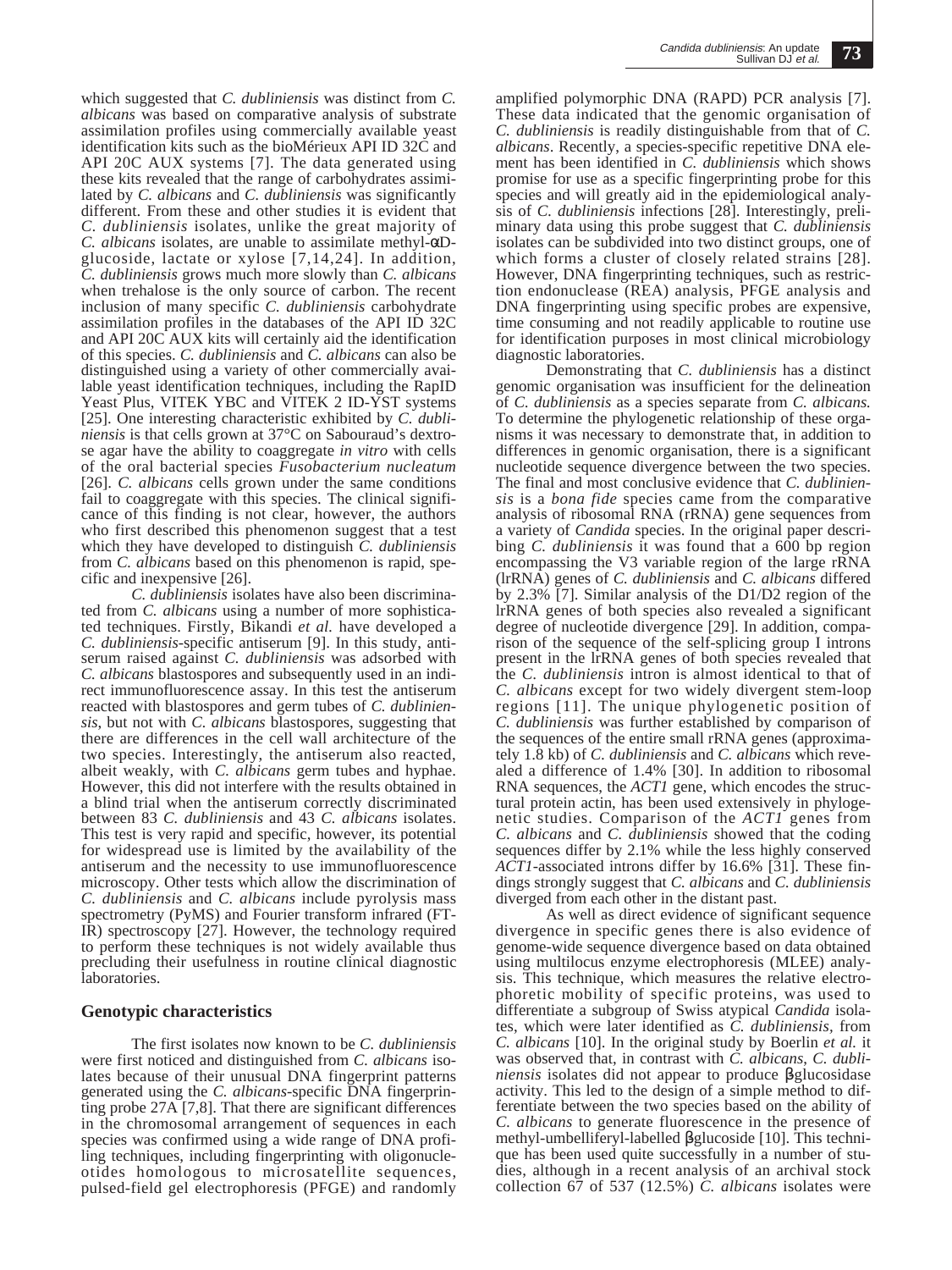found to be βglucosidase negative [17]. Another technique based on genetic sequence divergence that shows great potential for use in the rapid identification of *C. dubliniensis* is the polymerase chain reaction (PCR). To date *C. dubliniensis*-specific primers have been designed on the basis of the sequence of the D1/D2 region of the lrRNA gene [29] and the *ACT1*-intron [31]. In the latter study, the *ACT1 C. dubliniensis*-specific primers have been tested successfully in an extensive blind trial including greater than 120 *C. dubliniensis* and 50 *C. albicans* isolates from a range of clinical specimens recovered from patients around the world (Figure 1). Using this test *C. dubliniensis* isolates can be identified accurately in less than 4 h. *C. albicans*-specific primers have also been designed based on *PHR1* sequences which do not yield amplimers when used with *C. dubliniensis* template DNA [32]. Restriction fragment length polymorphism analysis of amplimers obtained using PCR primers flanking various regions of the rRNA locus have also been demonstrated to allow the discrimination of *C. dubliniensis* from *C. albicans* [33]. In addition, a PCR enzyme immunoassay (PCR-EIA) using a *C. dubliniensis*-specific DNA probe derived from the ITS2 region of the rRNA locus has also been developed [12]. These techniques are specific, rapid, easy to perform and applicable to large numbers of isolates and should enhance the rapid and accurate identification of *C. dubliniensis* in the future.

#### **Epidemiology**

Originally identified in specimens recovered from the oral cavities of HIV-infected individuals with recurrent oral candidosis in Ireland, *C. dubliniensis* has since been identified in a wide variety of clinical settings throughout the world. Details of the isolation of this species from different subject cohorts in our own study population are presented in Table 1. In addition to the recovery of *C. dubliniensis* in Ireland, there have been many recent reports of the identification of this species in laboratories around the world [9-19,24,28,33,34]. Most of these isolates have been recovered from cases of oral candidosis in HIV-infected individuals. From our own experience



Figure 1. Agarose gel with ethidium bromide-stained amplimers from PCR<br>reactions using fungal-specific primers (610 bp product) and<br>C. dubliniensis-specific primers derived from the ACT1 intron sequence<br>(288 bp product) [3 negative control lacking template DNA. Lane M; 100 bp molecular weight ladder.

*C. dubliniensis* appears to be most often associated with recurrent episodes of the erythematous form of oral candidosis. Interestingly, in a recent study, *C. dubliniensis* was implicated in an unusual form of linear gingival erythematous candidosis [35]. We have also identified this species as a cause of oral disease in non-HIV-infected individuals and have detected it at low incidence levels in normal healthy individuals (Table 1). In addition, there have also been reports of the recovery of *C. dubliniensis* isolates from vaginal and faecal samples [7,17]. Isolates have also been recovered from cases of systemic disease in non-HIV-infected patients [16,22]. In a recent report one patient receiving cytotoxic chemotherapy for relapsed rhabdomyosarcoma and two patients following allogeneic haematopoietic stem cell transplants yielded *C. dubliniensis*-positive blood cultures [16].

The earliest known isolates of *C. dubliniensis* predate the AIDS epidemic. One isolate deposited in the British National Collection for Pathogenic Fungi as *C. stellatoidea* in 1957 [7] and another deposited in the Centraal Bureau voor Schimmelcultures in Holland as *C. albicans* in 1952 have recently been identified as *C. dubliniensis* [16]. This highlights the problem of misidentification of

Table 1. Recovery of oral C. dubliniensis isolates from different cohorts of Irish individuals.

| Group                        | No. of<br>subjects | Clinical symptoms<br>of oral candidiasis | No. subjects yielding<br>C. dubliniensis | Other Candida species co-isolated*                                                     |
|------------------------------|--------------------|------------------------------------------|------------------------------------------|----------------------------------------------------------------------------------------|
| HIV-positive                 | 185                | Symptomatic                              | (26%)<br>48                              | C. dubliniensis only<br>12<br>C. dubliniensis & other Candida species<br>36            |
| HIV-positive                 | 216                | Asymptomatic                             | (18%)<br>39                              | C. dubliniensis only<br>C. dubliniensis & other Candida species<br>32                  |
| <b>AIDS</b>                  | 82                 | Symptomatic                              | 26 (31.7%)                               | 8<br>C. dubliniensis only<br>18<br>C. dubliniensis & other Candida species             |
| <b>AIDS</b>                  | 36                 | Asymptomatic                             | 9<br>(25%)                               | 3<br>C. dubliniensis only<br>6<br>C. dubliniensis & other Candida species              |
| HIV-negative <sup>1</sup>    | 72                 | Symptomatic                              | 10 (13.9%)                               | C. dubliniensis only<br>3<br>C. dubliniensis & other Candida species                   |
| HIV-negative <sup>§</sup>    | 56                 | Symptomatic                              | 6(10.7%)                                 | C. dubliniensis only<br>2<br>C. dubliniensis & other Candida species<br>$\overline{4}$ |
| $HIV$ -negative <sup>#</sup> | 202                | Asymptomatic                             | 7(3.5%)                                  | C. dubliniensis only<br>6<br>C. dubliniensis & other Candida species                   |

Data from Coleman et *al.* [36] and [D. Coleman unpublished].<br>"C. *albicans* was the species most commonly co-isolated with *C. dubliniensis*, followed by (in decreasing order of frequency)<br>C. *albicans*, C. *tropicalis, C*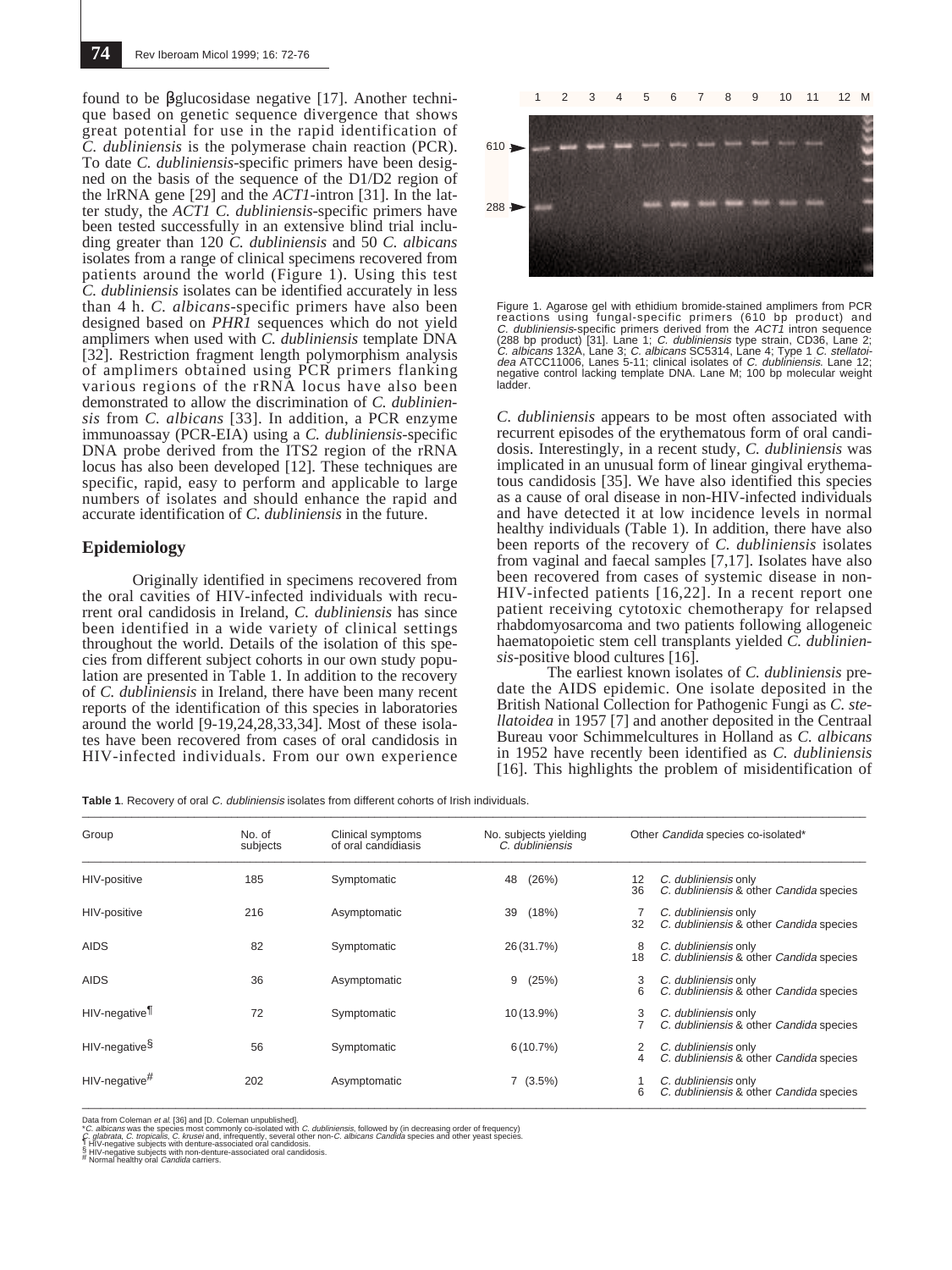*C. dubliniensis* due to its phenotypic similarity with *C. albicans* (and *C. stellatoidea*). In two separate studies approximately 2% of germ tube- and chlamydosporepositive isolates of *Candida* originally identified as *C. albicans* were found to be *C. dubliniensis* [17,36]. When isolates recovered from HIV-infected individuals alone were taken into account the proportion of misidentified isolates assumed even greater significance.

### **Antifungal drug resistance and virulence**

Since *C. dubliniensis* is most often associated with recurrent episodes of disease in HIV-infected individuals it has been suggested that its recent emergence as a human pathogen may have resulted from selection due to the widespread use of antifungal drug therapy [36]. However, a number of studies have revealed that the great majority of *C. dubliniensis* isolates are susceptible to commonly used and novel antifungal agents  $[14,17,37,38]$ . In the most comprehensive study performed to date 97% of the 71 *C. dubliniensis* isolates tested were susceptible to fluconazole [38] , the agent which has been used most commonly in the treatment of oral candidosis in HIV-infected individuals. In this study, resistance (e.g., the MIC interpretative breakpoint concentration) was defined as MIC  $\geq 64$  µg/ml as recommended by the NCCLS [39]. However, a number of isolates with dose-dependent susceptibility (MIC 16-32 µg/ml) have also been described in several other studies  $[14,17,37]$ . Notably, comparison of the geometric mean MICs for fluconazole, itraconazole and ketoconazole for 58 isolates each of *C. albicans* and *C. dubliniensis* revealed that the MIC values of *C. dubliniensis* were significantly and consistently higher than those of the *C. albicans* isolates [17]. Thus although the vast majority of *C. dubliniensis* isolates are susceptible to fluconazole they may be slightly less so than most *C. albicans*, perhaps allowing them a limited selective advantage in patients treated extensively with this drug. Another interesting phenomenon concerning *C. dubliniensis* is the comparative ease with which it is possible to induce stable fluconazole resistance *in vitro*. Simply growing colonies on agar medium containing sequentially increasing concentrations of fluconazole results in the development of resistance [37]. Analysis of the resistance mechanisms in both clinical and *in vitro*-generated resistant organisms has revealed that overexpression of the major facilitator protein Mdr1p appears to be largely responsible for the resistance phenotype [40]. This is in contrast to the situation in *C. albicans* where it has been suggested that overexpression of the ABC transporter protein Cdr1p is a more common mechanism of fluconazole-resistance [41,42]. To date, resistance to antifungal agents other than fluconazole (e.g., itraconazole, ketoconazole, amphotericin B, voriconazole and a range of novel agents including triazoles and echinocandins) has not been observed in *C. dubliniensis*.

Despite the fact that *C. dubliniensis* is a significant cause of human disease, very few studies have been performed to investigate virulence factors in this species. Given the close phenotypic similarity between *C. dubliniensis* and *C. albicans* it might be expected that they may share the ability to produce certain putative virulence factors. Both species are dimorphic, although in one limited study, it has been suggested that the kinetics of hyphal production in *C. dubliniensis* is slower than that observed for reference *C. albicans* strains [30]. This may have a bearing on the ability of *C. dubliniensis* isolates to invade tissue and may contribute to the apparent lower virulence of this species. In the same study it was also shown that *C. dubliniensis* possesses homologues of seven *C. albicans* secretory aspartyl proteinase genes (*SAP*). Contrary to expectation, an early study on five atypical *Candida* isolates, which were later identified as *C. dubliniensis*, suggested that these isolates produced higher levels of proteinase activity than reference isolates of *C. albicans* [15]. Both of these studies also suggested that *C. dubliniensis* isolates are more adherent to buccal epithelial cells than the *C. albicans* strains tested [15,30]. Interestingly, SAPs have been proposed to play a role in adherence to tissue. Clearly the pathogenicity of *C. dubliniensis* is a complex subject and the data from these two studies have yet to be confirmed. The only available published data from an animal model is also equivocal. In a limited study, the *in vivo* virulence of four *C. dubliniensis* isolates (one vaginal and three oral) and one reference *C. albicans* isolate was tested in a systemic mouse model of infection. With an inoculum size of  $2 \times 10^6$  cells per mouse the *C. dubliniensis* strains were clearly less virulent than the reference *C. albicans* isolate, however, when the inoculum was increased to  $1 \times 10^7$  cells per mouse the results were less clear cut [30]. These data are clearly very preliminary and are based on limited numbers of strains. In addition, a systemic infection model is not ideal for the analysis of virulence of organisms implicated in superficial infections.

# **Conclusions**

*C. dubliniensis* has emerged as a significant cause of candidosis. Although it is primarily associated with recurrent oral infections in HIV-infected individuals, it has also been implicated in cases of superficial and systemic disease in non-HIV-infected individuals. In order to confirm the true clinical significance of *C. dubliniensis* there is a clear need for a thorough investigation of its epidemiology. This should be facilitated by the recent development of a number of reliable identification tests. We recommend the use of CHROMagar Candida medium as a primary means for the presumptive identification of *C. dubliniensis* in clinical samples following primary culture. Any colonies showing a dark green colour should be examined using one or more of the following simple tests; carbohydrate assimilation (particularly xylose, αmethyl-D-glucoside and lactate), absence of growth at 45˚C, fluorescence with methyl-umbelliferyl-βglucoside or PCR using species-specific primers. In the future, further studies should also be performed to determine the frequency of antifungal drug resistance in clinical isolates and the mechanisms of resistance used by this species. Such studies should help to determine some of the reasons for the recent emergence of *C. dubliniensis* as a cause of human disease. Finally, the analysis of virulence mechanisms in *C. dubliniensis* and their comparison with those of *C. albicans* should help our understanding of how both of these organisms cause disease.

> *The authors wish to thank all of our colleagues throughout the world who have sent us strains of C. dubliniensis. Our studies were supported by grants from the Irish Health Research Board (grant Nos. 41/96, 04/97 and 05/97), by the Wellcome Trust (grant No. 047204) and by the Dublin Dental School and Hospital.*